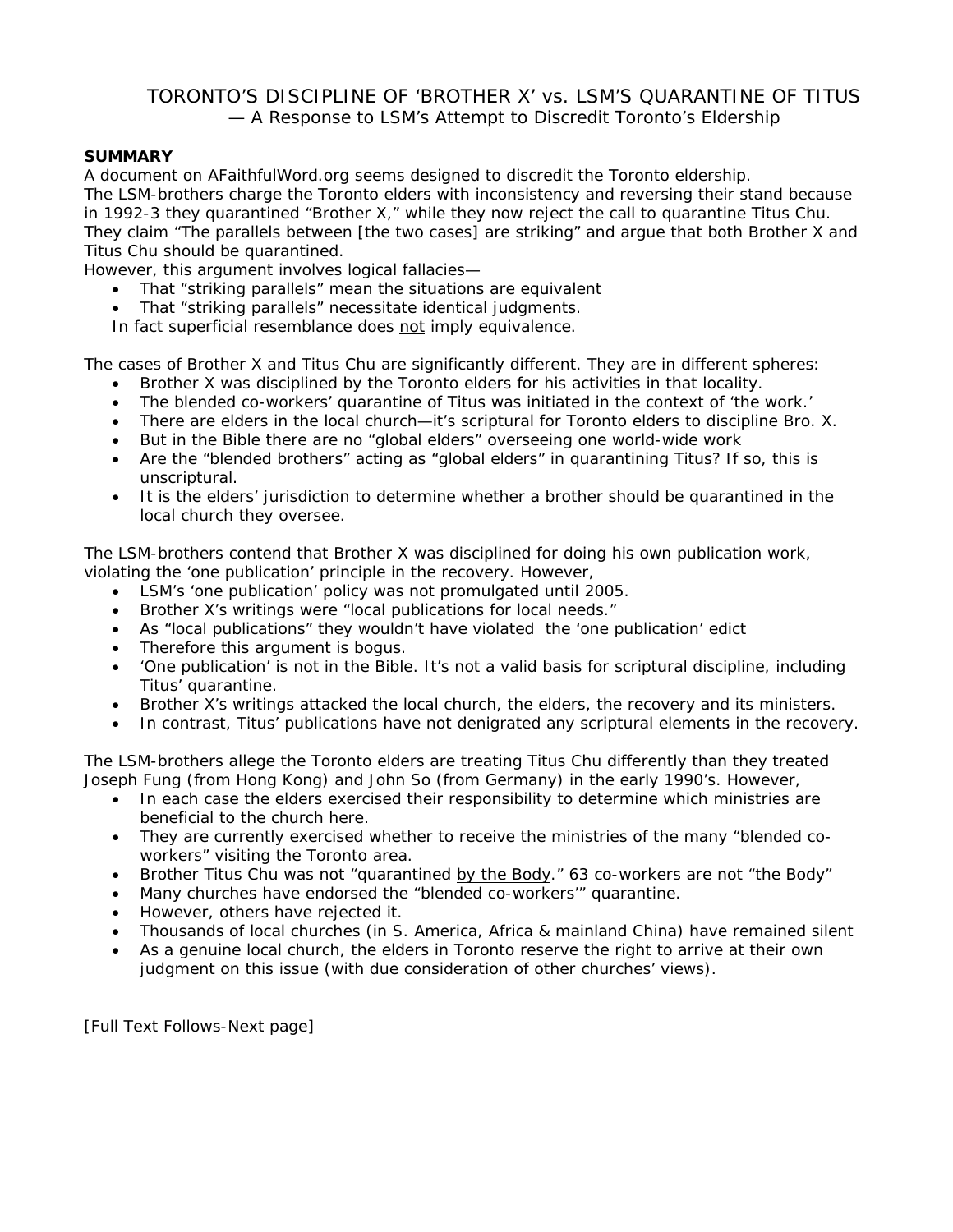## TORONTO'S DISCIPLINE OF 'BROTHER X' vs. LSM'S QUARANTINE OF TITUS — A Response to LSM's Attempt to Discredit Toronto's Eldership

## **LSM's Campaign to Discredit Toronto's Eldership**

 LSM's "blended co-workers" issued a document which appears designed to discredit the eldership of the Church in Toronto. The article entitled,<sup>1</sup> "*Has the Truth Changed or Have Some of the Metro Toronto Elders?*" is curious. The question posed by the LSM-brothers' title offers readers only two options—either the truth has changed or the Metro-Toronto elders. Since "the truth" is unchanging, the obvious implication is that "some of the Metro Toronto elders" have changed. Hence the authors appear to charge the Toronto eldership with inconsistent and contradictory actions. This seems to be a thinly-veiled attempt to discredit Toronto's eldership.

 The article begins by comparing events that transpired in Vancouver during the early 1990's with current happenings in Toronto.<sup>2</sup> However, it soon becomes clear that the Vancouver-Toronto comparison is not the real issue. Rather the essay's focus is a comparison between two cases of discipline—the Toronto elders' discipline in the early 1990's of a mysterious brother— identified only as 'Brother X'—and the "blended co-workers'" current quarantine of Titus Chu.

 The LSM-brothers charge the Toronto elders with inconsistency and reversing their stand because in 1992-3 they quarantined this mysterious brother, "Brother X," while they now reject the call to quarantine Titus Chu. The writers assert that it is<sup>3</sup> "*impossible to reconcile...the position taken by some of the Toronto elders today* [with] *the strong stand the Metro Toronto elders took in*  1992 and 1993." Hence, the LSM-brothers deduce that<sup>4</sup> "a striking change has taken place in the *stand taken by the* [Toronto elders in 1992-3] *and the stand some of them are taking today*." They charge that<sup>4</sup> "*Today*, [the Toronto elders'] *public stand is 180 degrees removed from the public* stand they took then [in 1992-3]." Based on this alleged "180°-change," the writers pose the rhetorical question5 —"*Were they wrong…then, or are they off the mark today?"* This leading question assumes the Toronto elders have erred—either previously or presently. Other obvious alternatives aren't suggested. The possibility the Toronto leadership made a proper decision in both cases is never mentioned. Clearly this option is not considered a viable alternative by the LSMwriters. From the arguments presented, the LSM-brothers' evaluation is clear—the Toronto elders are "*off the mark today."* But are they?

#### **LSM's Device—Equating Cases which Differ**

 The LSM-brothers reach their conclusions based on a comparison between a case of quarantine in Toronto in 1992-3 with current efforts to quarantine Titus Chu by the "blended coworkers." They claim,<sup>6</sup> "*The parallels between* [the two cases] *are striking."* However, closer investigation reveals that the two cases' similarities are merely superficial. The resemblance exists chiefly in the minds of the LSM-authors. By juxtaposing the two cases the LSM-authors try to concoct an equivalence which masks the underlying divergence between the two instances. Moreover superficial resemblance does not imply equivalence. This is true in spiritual matters. That's why the Apostle Paul prayed for the believers' discernment to "prove by testing the things which differ" (Phil. 1:10).

 In July 1992 the Toronto elders quarantined "Brother X" due to his divisive activities. The LSM-brothers allege that<sup>6</sup> "the parallels between [the Toronto elders'] reasons for quarantining *Brother X and the reasons behind the co-workers' [quarantine of] Titus Chu and certain of his coworkers are striking.*" They then proceed to present their side-by-side comparison.

#### **LSM's Logical Fallacy—**"*striking parallels*" **require identical Judgments**

 Before reviewing their assessment, an important point should be made. Every disciplinary case should be evaluated on its own merit. This is true in both secular society and in the Church. Suppose, in the legal sphere, 'Person A' faces three charges and is found guilty. In an unrelated case, 'Person B' faces the same three charges. Are we to assume that, because the charges are identical, 'Person B' is also guilty? If the jury finds 'Person A' guilty and 'Person B' innocent, has a travesty of justice occurred? Obviously not; the supposition that justice requires the same verdict involves a logical fallacy. Even with "*striking parallels*" between the two cases, we still cannot presume that impartial justice requires identical verdicts. Yet, this implicit assumption by the LSM-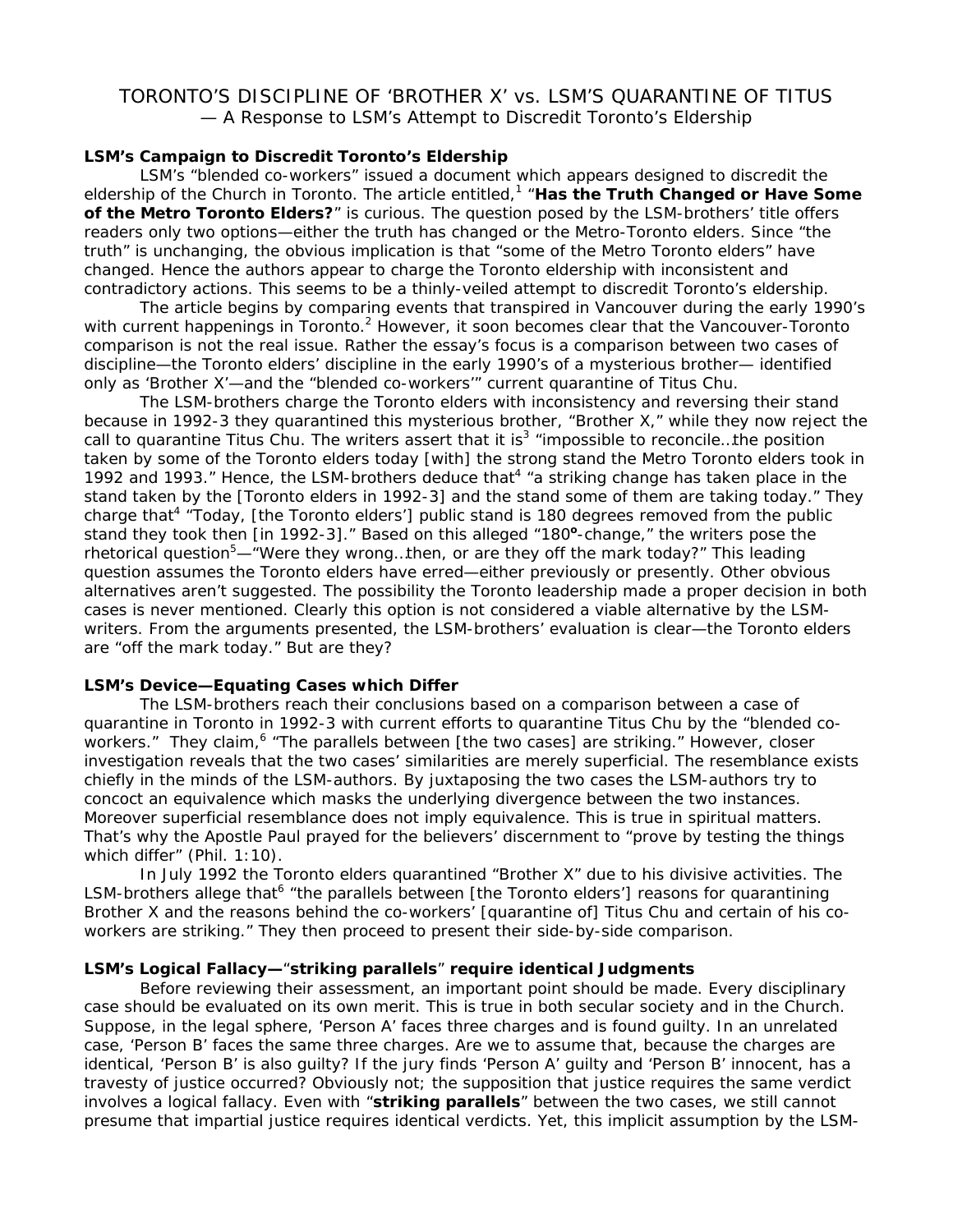brothers underlies this entire piece! Arguing from "*striking parallels"* to equivalence is a logical fallacy. The "*striking parallels*"-argument won't hold up in a court of law. Each individual case has to be examined on its own merit. To do otherwise is to pervert justice. The AFW.org website is maintained by DCP, led by Brother Dan Towle, which handles LSM's litigation. One would expect, after years of interactions with lawyers, the DCP-brothers would know these principles—that "striking parallels" don't establish proof; each case should be judged on its own merit. The LSMbrothers' central thesis is undermined by neglect of these basic principles. In the present context, closer examination reveals that in fact these two cases are distinctly different. That makes the LSM-writers' argument even more tenuous.

In 1992 the Toronto elders sent a letter<sup>7</sup> to "Brother X" telling him that due to his divisive activities he would no longer be received in the fellowship. The elders in Toronto gave three reasons for their action. The LSM-brothers examine these reasons one-by-one and try to establish the equivalence between Brother X's case and that of Titus Chu.

#### **1. Brother X's Divisive Meetings & Work**

 The Toronto elders told Brother X: "*You have your own weekly meetings without any proper fellowship and coordination with the elders. You are using these meetings to carry out your divisive work.*" (June 24, 1992)

 The LSM-brothers comment: "*If in 1992 the Toronto elders quarantined a brother for carrying out his own meetings in rivalry with the meetings of the church in Toronto, why do they now seek to justify the divisive activities of Titus Chu? He now conducts his own trainings, conferences, and other works in rivalry with those carried out by the [blended] co-workers*…"

 An important difference exists between in the sphere of Brother X's activities and those of Titus Chu. Brother X was a full-time brother serving the Chinese-speaking saints in Metro-Toronto. Financially he was being supported by the saints in Toronto. This brother was serving locally under the oversight of the Toronto elders. Brother X's gatherings referred to as "your own weekly meetings…to carry out your divisive work," were meetings in Toronto. The elders were dealing with a local problem—divisive activities within their locality—Toronto. As such the elders were overseeing church affairs in their own locality, as they should. The elders were within the bounds of their responsibility and authority in requiring Brother X (a Toronto full-timer) to have "proper fellowship and coordination with the elders." This also explains why the Toronto elders expressed concern that "*since October 1991* [Brother X] *abruptly ceased to attend the regular weekly fellowship meetings of the elders and co-workers.*" That was a coordination meeting for Toronto.

## "**If you don't know the difference between the church and the work, there will be problems"—Ron Kangas**

 Indeed the case of Titus Chu is distinctly different from that of Brother X. The "blended coworkers'" action, calling for Titus Chu's quarantine, arose within the sphere of 'the work' (in the first instance). Titus Chu's case was not initiated within the realm of a particular local church. It began with the "blended co-workers'" public declaration at LSM's elders' training in Whistler, BC. In claiming the two instances are equivalent, the LSM-brothers ignore the important distinction between the local church and the work.<sup>8</sup> As Brother Ron Kangas stated,<sup>8</sup> "If you do not know the *difference between the church and the work, there will be problems."* The Toronto elders disciplined Brother X for his divisive activities in Toronto, the sphere of their oversight. As elders they have a clear scriptural mandate to do so (Acts 20:28; 1 Pet. 5:2-3). In contrast Titus Chu's case falls within the sphere of the work, not a particular local church. The LSM-brothers' neglect of this important distinction means there are "*problems*" (Ron Kangas' term) with their analysis. It has led them to erroneously equate these two cases. However the Bible charges us to discern "*between things which differ*" (Phil. 1:9-10.)

#### **"Global Elders" vs. local elders in Toronto**

 In contrast to Brother X, the call to quarantine Titus Chu was initiated by 63 "blended coworkers" against their fellow-worker. Surely that is in the sphere of 'the work.' This raises the question—Is there a "global oversight" which oversees all the workers? Should the "blended coworkers" function as "global elders," overseeing the whole recovery, including all the workers? At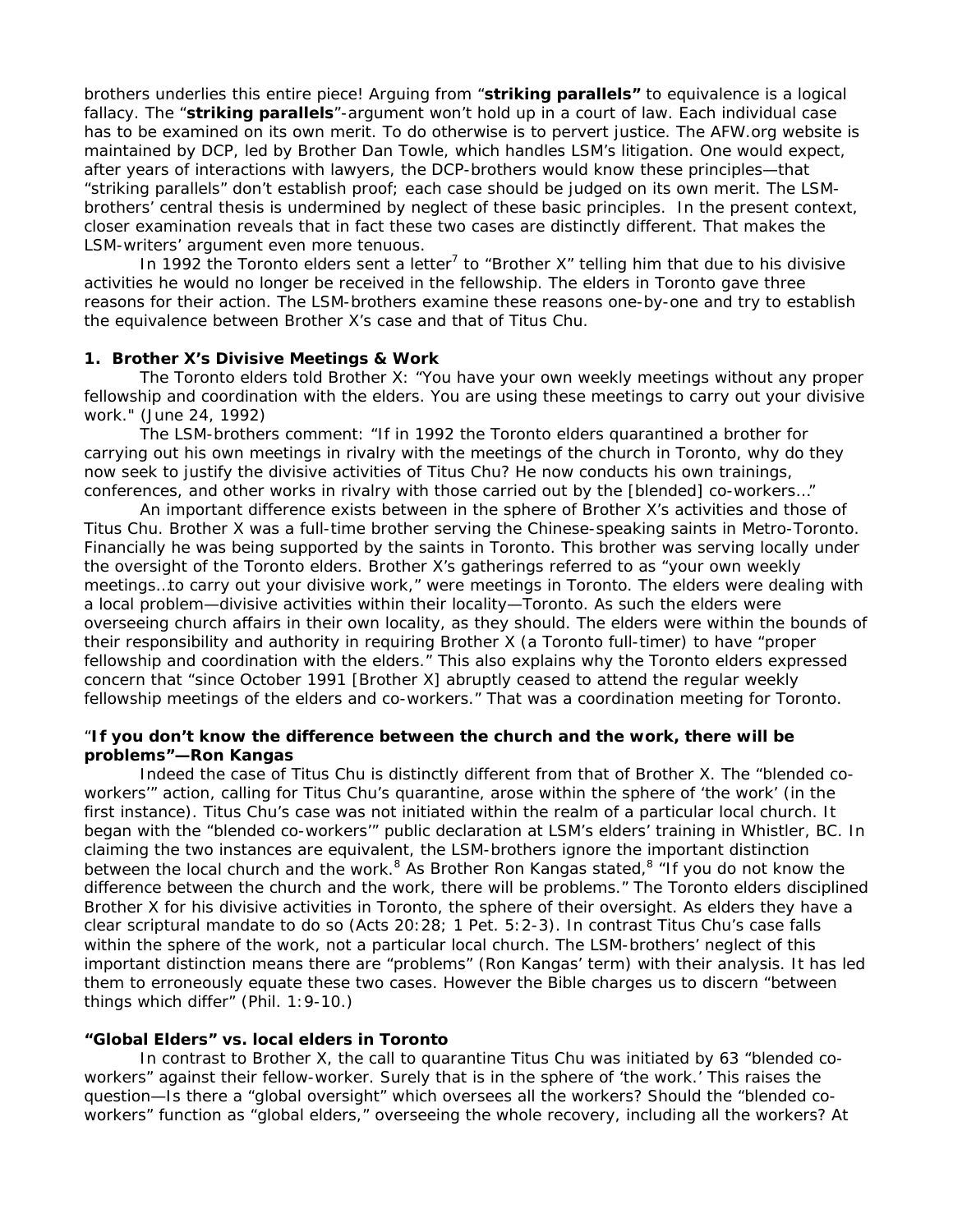times it seems they assume such a position. A year ago some "blended co-workers" declared:<sup>9</sup> "we *are also cognizant of our responsibility to keep watch over the interest of God's allotment to us (Acts 20:31; 1 Pet 5:2-3)."* It is important to note here that both the biblical phrase, "*watch over…God's allotment"* and the Scripture references *(Acts 20:31; 1 Pet. 5:2-3)* refer to local-church elders. However, these blended co-workers clearly applied these Scriptures to themselves in the context of the whole recovery. Evidently, they regard themselves as "global elders" with the responsibility and authority to oversee the entire recovery. Yet is this concept Biblical? Is this what Brothers Nee and Lee taught? Watchman Nee said clearly, "*Let us note carefully that there are no elders in the Universal Church."* (Vol. 30, p. 46.) To establish a "global eldership" overseeing the recovery world-wide is unscriptural. Yet the two cases (Brother X and Titus Chu) are equivalent only if there is a "global eldership" with the responsibility and authority to deal with Titus Chu in the sphere of 'the work' which corresponds to the Toronto elders' responsibility and authority to deal with Brother X in the sphere of the local church.

## **One Centralized Global Company of Workers?**

The "blended co-workers'" view of 'the work' leads them to conclude that<sup>10</sup> "*we must serve in one company…under the proper leadership in the Lord's move."* In their paradigm, *"the proper leadership"* means all the workers world-wide should submit to the oversight of the "blended coworkers." However, Watchman Nee warned against the temptation<sup>11</sup> "*to attain the position of director over all of God's servants,*" because "*regardless of how man seeks after God's will, the Holy Spirit is always the unique Executor. He never needs man to be His manager."* Along the same lines, Brother Lee taught that,<sup>12</sup> *"No one should exercise any control over the work for the Lord…"* He elaborated, asking *"who can direct the acts of so many co-workers and serving ones? We do not have a board or a mission to direct the acts of the co-workers. No one is in a position to direct the ministers' acts."* It is ironic that while Witness Lee talked about not controlling the coworkers' acts, the LSM-brothers explicitly target the "*activities of Titus Chu.*" They complain that Titus "*now conducts his own trainings, conferences, and other works in rivalry with…the [blended] co-workers*…" This exposes their own narrowness of heart in contrast to the broadness of Brothers Nee and Lee.

 In Watchman Nee's view 'the work' is carried out by multiple companies of workers, (without any centralized human control) operating in their respective spheres under the guidance of the Holy Spirit, yet extending the "right hand of fellowship" to one another. Viewed from this biblical perspective, the fact that Titus Chu "*conducts his own trainings, conferences, and other works"* does not imply any *"rivalry with…the [blended] co-workers*" (contrary to the LSM-brothers allegation.) Titus Chu's case differs from that of Brother X because the former is in the sphere of the work, while the latter was in the church. The two are not equivalent. Moreover, the Toronto elders' rejected the "blended co-workers'" quarantine of Titus (in part) because it violates the principle that one worker company ought not to subjugate other workers in the guise of upholding 'one organic work.' As Brother Lee warned,13 "*Today many* [workers] *overreach themselves and interfere with the jurisdiction of others. This overreaching and interference causes trouble."* 

## **2. Brother X's Publications**

 The Toronto elders wrote Brother X saying: "*You are involved in the writing and distribution of weekly publications which both openly and through innuendo attack the church, the Lord's recovery, the elders, and the ministry. These materials do not build up but rather undermine many of the truths and practices which we have followed for decades*." (June 24, 1992) The LSM-brothers then comment: "*If in 1992 the Toronto elders quarantined a brother for carrying out his own publication work, why do they now condemn the co-workers' affirmation …concerning being restricted in one publication work…? Why do they now stand with those, including both Titus Chu and Nigel Tomes, who have "openly and through innuendo attacked" both this [one publication] principle…and the co-workers…?"* 

 Here the LSM-brothers construct an unwarranted parallel. They contend the Toronto elders quarantined Brother X for doing "*his own publication work*" in violation of the 'one publication' principle, suggesting the Toronto elders accepted a 'one publication' policy in the 1990's. The LSMbrothers imply that the Toronto elders have since changed their stand by asking, Why then don't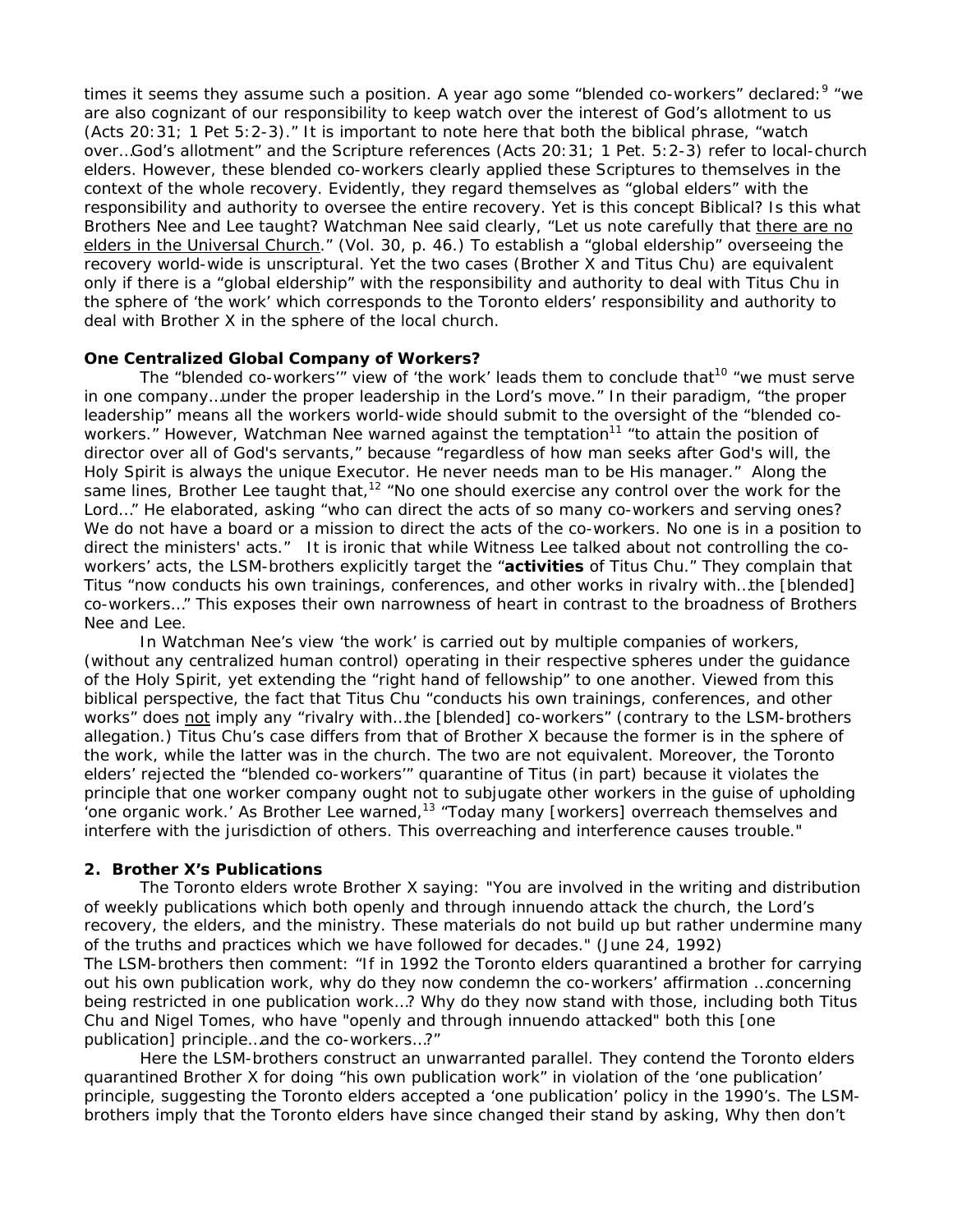the elders also condemn Titus Chu on the same grounds? The answer is simple. The discipline of Brother X in the early 1990's had nothing to do with LSM's 'one publication' policy. Two relevant facts are: first, LSM's 'one publication' policy was not promulgated until 2005 with the issue of "*Publication Work in the Lord's Recovery*." The LSM-writers are rewriting history by claiming their 'one publication' edict applied retroactively to the 1990's. In fact the 'one publication' policy never entered the elders' consideration in dealing with Brother X. Second, Brother X's publications were a local matter. His writings were<sup>14</sup> "local publications for local needs." As such Brother X's writings do **not** violate LSM's 'one publication' principle, even if it were in effect in the 1990's! The LSMbrothers are fully aware of this exception in their own 'one publication' policy which OK's "local publications for local needs." Yet they seek to mislead others. This argument is bogus. Hence any supposed "parallel" between the two cases based upon the 'one publication' policy is totally without factual foundation. The Toronto elders have not changed their stand on publications.

 The issue raised by the Toronto elders was not Brother X's own publication work *per se*. Rather, the problem was the nature and content of his publications which the Toronto elders' charged, "*attack the church, the Lord's recovery, the elders, and the ministry [and] undermine many of the truths and practices which we have followed for decades."* Again as shepherds of the flock in Toronto, the elders were guarding the local saints against material they regarded as damaging, by disciplining Brother X. In today's situation the elders are exercising similar care in evaluating the nature and content of the ministries and publications to be received by the local church. In particular, since they see no Scriptural ground for LSM's 'one publication' policy, the elders don't agree with the wholesale distribution of that document in Toronto. Moreover, since 'one publication' isn't scriptural, what are the grounds for quarantining Titus Chu and others based upon their disagreement with this 'one publication declaration? Surely this is non-scriptural discipline based upon a non-scriptural (and supposed) offense! There is no contradiction here. The Toronto elders have been consistent all along.

**3. Toronto's Treatment of John So, Joseph Fung & Titus Chu—the Same or Different?**  The Toronto elders told Brother X, "*Recently you had close contact with John So and also conducted a meeting where Joseph Fung spoke to some of the local saints. These two have been quarantined by many churches in the Lord's recovery because they caused divisions…*" (June 24, 1992)

 The LSM-brothers comment: "*If in 1992 the Toronto elders disciplined a brother because of 'his close contact and open involvement with…brothers who have been quarantined by many churches in the Lord's recovery because they caused divisions,' why do they now practice the same thing themselves?*" I understand the LSM-brothers' point to be—Brother X was disciplined (in part) because of his "close contact and open involvement" with John So and Joseph Fung, brothers under quarantine by many churches. Brother Titus Chu and others are currently being quarantined by many churches. Why then aren't the Toronto elders disciplining these brothers (i.e. Titus & co) and those who contact them?

 The answer isn't that difficult. It's not rocket science! In their capacity as overseers, the elders decide which ministries are beneficial to the local church. In the early 1990's, based upon their understanding of the situation at the time, the Toronto elders felt the ministries of Joseph Fung (a worker from Hong Kong) and John So (from Germany) were not beneficial to Toronto. That's part of the elders' oversight. When a local full-timer, Brother X, provided a platform in Toronto for Joseph Fung to minister—that was a problem. The elders took appropriate measures with regard to both Joseph Fung and Brother X.

 The Toronto elders are exercising the same kind of oversight now concerning which ministries (within the one New Testament ministry) are beneficial to the saints in Toronto. There's no contradiction here. There's consistency!

## **63 "Blended Brothers" are NOT 'The Body'**

 Concerning Titus Chu, the LSM-brothers ask why the Toronto elders "*defend and maintain fellowship with a brother, Titus Chu, who has been quarantined by the Body for divisive activities.*" First, let us unequivocally state that Titus Chu has not "been quarantined by the Body." Second,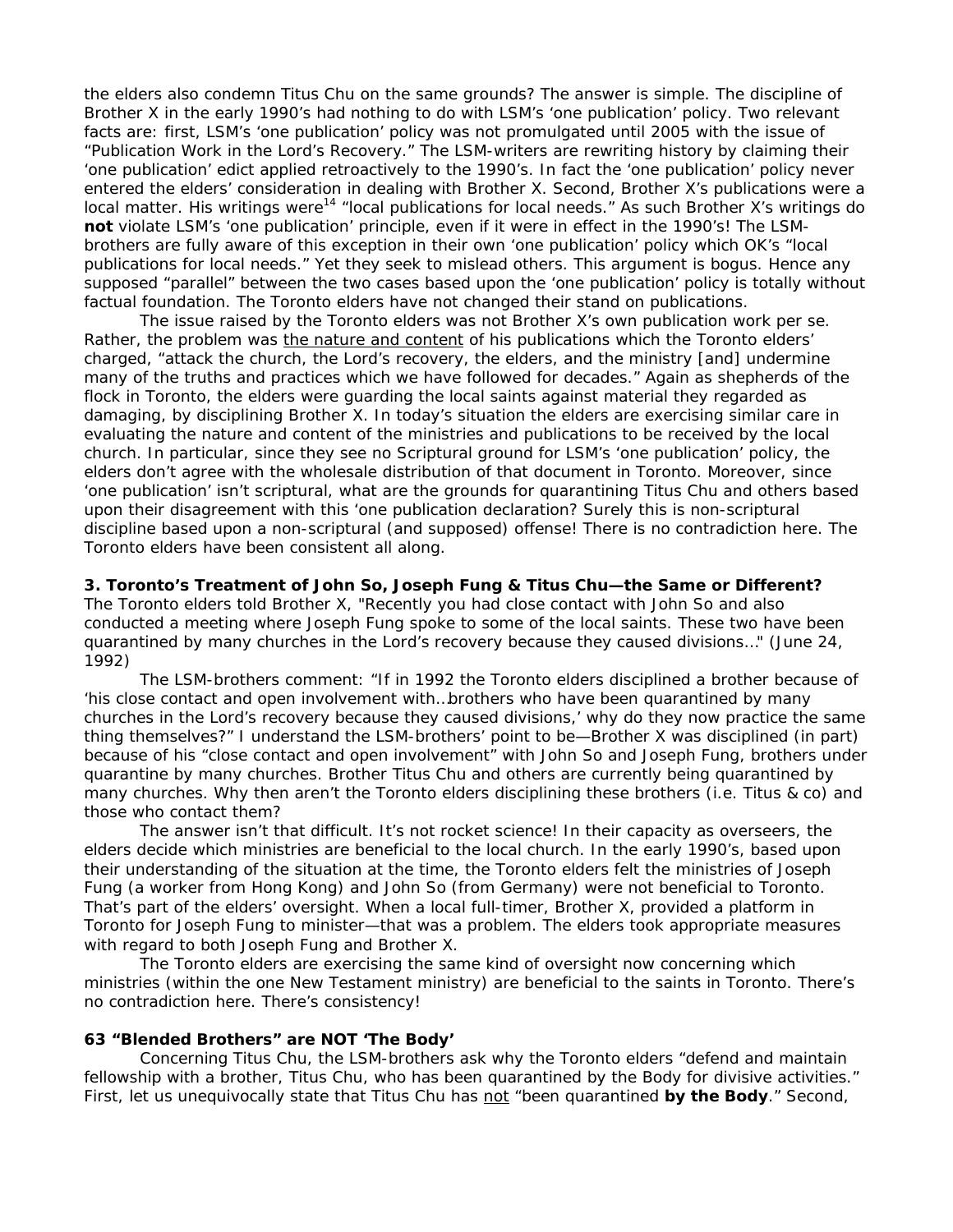the validity of the (alleged) "divisive activities" of which Brother Titus is accused, has not been established.

 According to the Bible, Christ's Body includes all the genuine believers in every place throughout the age of grace. The Toronto elders reject as unscriptural and dangerously exclusive the concept that "*the recovery equals the Body*." The "Warning Letter" calling for the quarantine of Titus Chu was signed by 63 "blended co-workers." Those 63 brothers are not "the Body." Neither do the various federations of churches which endorsed the "blended co-workers'" quarantine equal "the Body." Hence, the LSM-brothers' outrageous assertion that "*Titus Chu…has been quarantined by the Body"* is invalid. The elders likewise repudiate Brother Ron Kangas' contention that<sup>15</sup> "*This [quarantine] is NOT an action of LSM, it is the Body of Christ*."

## **Toronto Eldership's Stand on Titus' Quarantine**

 When the "Warning Letter" of quarantine was issued by the "blended co-workers," the Toronto elders, realizing the potential repercussions here, moved quickly to thoroughly examine this case. Based upon that review, it was determined<sup>16</sup> that the "evidence did not warrant the verdict," the case against Titus Chu was not proven. Hence, the Church in Toronto will continue to receive Brother Chu's ministry as long as it is deemed profitable. The Toronto elders are aware that many local churches have federated together to issue documents endorsing LSM's quarantine. Yet these "many churches" do not in aggregate constitute the Body, neither does their "feeling" necessarily represent the "feeling of the Body." Some of these churches admit in their endorsements that they have never heard Titus, nor read any of his writings. Their agreements appear to be "knee jerk reactions" to LSM's quarantine campaign. Other local churches, especially those familiar with Titus' ministry, have (after careful consideration) rejected the Warning Letter. Thousands of other local churches world-wide have simply remained silent. This latter category includes a vast number of churches in South America, Africa and mainland China. Beyond this there are millions of genuine believers, *bone fide* members of Christ's Body, who know nothing of the LSM-brothers' quarantine measure. In the midst of this complex situation, as a genuine local church, the elders in Toronto reserve the right to arrive at their own judgment on this issue<sup>17</sup> (with due consideration of other churches' views).

Nigel Tomes Toronto elder & co-worker

January, 2007

## **NOTES:**

- 1. The initial articles (the first in a series) were posted on "AFaithfulWord.org" (AFW.org) January 22, 2007. [This has also been posted on the Toronto site: "lastadam.com".] We are told the series consists of Introduction plus 3 parts. This article addresses the "Introduction" and "Part 1." The AFW.org website is maintained by LSM-affiliate, DCP headed by Brother Dan Towle, one of the "Blended Co-workers." We assume that this article has passed through LSM's "discerning check" and reflects the views of LSM's "blended co-workers." For simplicity, we refer to the authors as "LSMbrothers."
- 2. The "anonymous E-mail" comparing Vancouver and Toronto seems related to the piece entitled, "VANCOUVER 1992-3, TORONTO 2006-7—REPEATING HISTORY?" posted on concernedbrothers.com. We don't wish to address those issues here, except to note the following: The LSM-writers make the (unsubstantiated) claim that "*the brothers most vocal in criticizing the actions of the former leading ones in Vancouver were…elders and workers in the churches in Metro Toronto*." They base this on correspondence between the Toronto elders and Vancouver's leading brothers. However, the goal of that correspondence was not to criticize Vancouver, but to solve the "spill-over effects" of a Torontobrother's actions in that locality.
- 3. Introduction. The LSM-brothers inform the readers, "What you will find impossible to reconcile with the position taken by some of the Toronto elders today is the strong stand the Metro Toronto elders took in 1992 and 1993 against divisive activities and the case they made for honoring the feeling of other churches in the Body regarding the quarantine of a divisive brother ['Brother X]."
- 4. Introduction.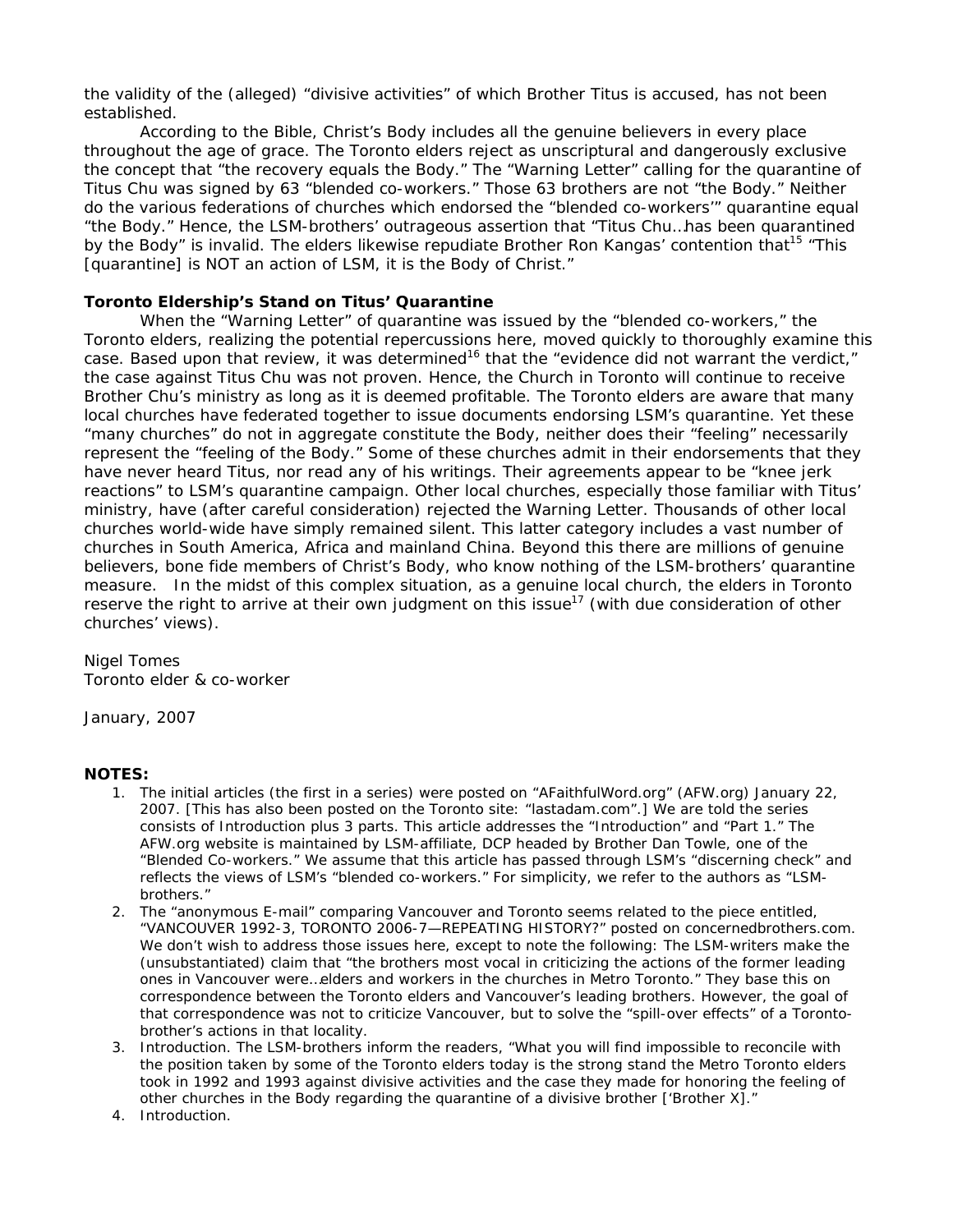- 5. The LSM-brothers' Introduction ends with the words: "So we ask: Has the truth changed, or have they changed? Were they wrong in their dealings with Vancouver then, or are they off the mark today?"
- 6. Part 1. The phrase in context reads: "**The parallels** between their [Toronto elders'] reasons for quarantining Brother X and the reasons behind the co-workers' letter of warning concerning Titus Chu and certain of his co-workers **are striking**."
- 7. Dated June 24, 1992. "Brother X" left the Church in Toronto in 1992, taking with him a group of approx. 100 Chinese-speaking saints. A number of these launched a frivolous law-suit against the Church which was subsequently dismissed (but not before considerable legal expenses were incurred by the Church.) There was further dissent among the group which left, resulting in Brother X's departure from among them. Subsequently, he served as a "free-lance preacher" among Chinesespeaking congregations in the Toronto area, before being appointed to a pastoral position in a Mandarin Church in Mississauga, ON. Brother X's history of dissention, subsequent to departing from the Church in Toronto, casts some light on whether the elders' discipline in 1992-3 was justified. It is also relevant to the LSM-brothers' attempt to portray the cases of Brother X and Titus Chu as equivalent. Titus Chu & co have not left the recovery and have no intention of doing so.
- 8. As Watchman Nee noted, "*So the ministry, the work, and the churches are quite different in function and sphere, but they are really coordinated and interrelated."* (W. Nee, Collected Works, vol. 30, p. 186.) Along these lines, Brother Ron Kangas has said, "The churches, the ministry and the work are quite different in function and sphere, but they are coordinated and interrelated....They are distinct. **If you do not know the difference between the church and the work, there will be problems** in your church life." [RK, *The Ministry*, vol. 9, No.6, (June 2005) p. 12]
- 9. Quote from DCP's article "**Why do LSM and the local churches…continue their legal efforts…**" contendingforthefaith.com Feb. 27, 2006]
- 10. Quote from Bob Danker: "On the Minister of the Age and the Wise Master Builder" on AFW.org. According to the "blended co-workers' new paradigm," *"the situation in the first century was not satisfactory according to God's way in His economy…God's way is to have all His people serving Him under one vision to build up His unique divine building according to His unique design under the [human] supervision of one master builder."* (Bob Danker*)*
- 11. Watchman Nee articulated his view to the Exclusive Brethren as follows: "**Some,** seeing the vast land of China, **are tempted to attain the position of director over all of God's servants.** How good this seems from a human point of view, because workers would then be distributed evenly, no one area having either too many or too few. We would say, however, that **regardless of how man seeks after God's will, the Holy Spirit is always the unique Executor. He never needs man to be His manager**.

We need to exercise such faith in the lordship of the Holy Spirit that we will never form an economic center for the work. Man delights to divide money equally with all of God's servants so that no one will gain too much or too little. However, if we do this, where is the lordship of the Holy Spirit? During the past ten years we have endeavored to the best of our ability to give the Holy Spirit the complete lordship in this matter, letting Him direct the saints themselves or the local meeting. The result has been: "He who gathered much had no excess, and he who gathered little had no lack." **We must allow the Holy Spirit to exercise His lordship in everything. No matter how we have sought after His mind, we are never His assistants.** We must allow the Holy Spirit to do everything according to His will. We must also be clear whether the Holy Spirit is now exercising His authority or if we have **set ourselves up as a guard over the fellowship."** [W Nee, Collected Works, Vol. 26, p. 425, emphasis added.]

- 12. From W. Lee, Leadership in the New Testament p 15. The quote in context reads: "Furthermore, this leadership is not the leadership in the ministers' acts, but in their teaching, to restrict them from being divisive. Sometimes in the New Testament Paul told some of his co-workers to go to certain places (1 Cor. 4:17) or to remain other places (Titus 1:5). But basically speaking, **the leadership is not exercised over the ministers' acts. No one should exercise any control over the work for the Lord.** If one has the burden to go to Alaska, he must be clear that this going is of the Lord. No one controls his going or not going, but he need to be clear that his decision is of the Lord through fellowship with the Lord and the Body. There is **no restriction exercised in the movements of the workers,** but if someone rises up to teach something beyond the teaching of the apostles, the leadership may rise up to tell this one not to teach differently. The leadership which is shown in the New Testament is mainly in the teachings of the ministers, not in the acts of co-workers. As the Lord's recovery is spreading throughout the entire world, **who can direct the acts of so many coworkers and serving ones? We do not have a board or a mission to direct the acts of the coworkers.** No one is in a position to direct the ministers' acts." (Emphasis added)
- 13. Witness Lee, Life Study of Second Corinthians, 1984, p. 452